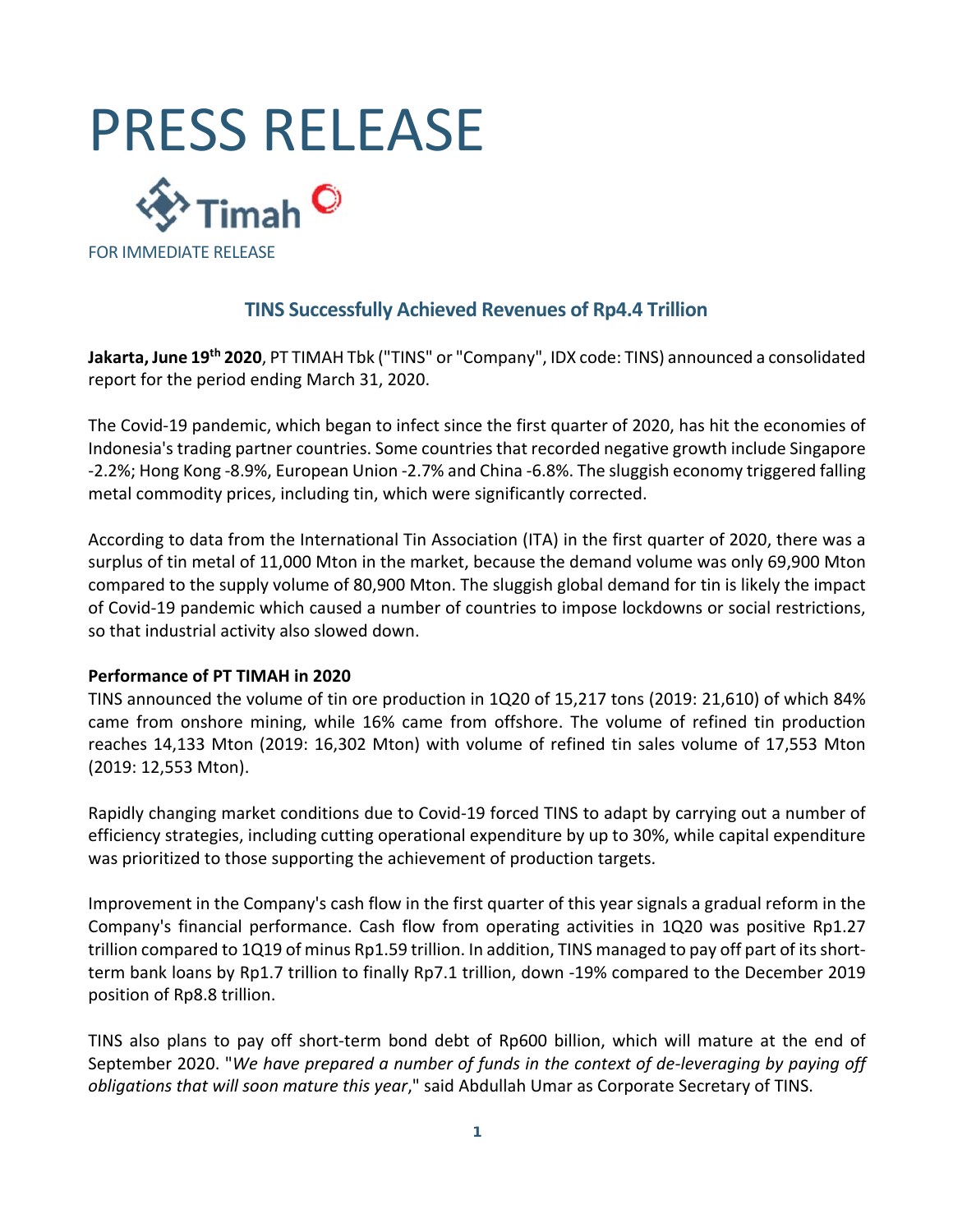The use of "Supply Chain Financing" by TINS in collaboration with the bank is expected to reduce the company's interest costs. This is certainly one of the most effective strategies to improve the financial performance of TINS in the future.

TINS consolidated revenue in 1Q20 reached Rp4.4 trillion compared to Rp4.2 trillion in 1Q19, up by 5% YoY. Refined tin sales contributed Rp4.2 trillion, then tin solder and tin chemical each contributed Rp9.3 billion and Rp102.4 billion during 1Q20.

In 1Q20 TINS announced a loss of Rp412 billion. The loss was caused by the fall in tin prices which was the unfavorable impact of Covid‐19 pandemic. For your information, the average selling price of refined tin in 1Q20 was only US\$16,703, down by 22% from 1Q19 of US\$21,505.

‐‐‐ End ‐‐‐

### **A brief description about PT TIMAH:**

PT TIMAH is the leading tin producer as well as the largest tin exporter in the world with mining and smelting operations in the provinces of Bangka Belitung, Riau Islands, and Riau. Being a Limited Liability Company since 1976 and listed in the Indonesian Stock Exchange since 1995, PT TIMAH runs a vertically integrated tin business, from exploration, mining, smelting and refining of tin to marketing that serves international and domestic customers. Refined tin products with the brands "Banka Tin", "Kundur Tin" and "Muntok Tin" already have international reputation and have been registered in the London Metal Exchange (LME). Currently PT TIMAH which is a member of the International Tin Association (ITA) has 4 (four) main business lines namely tin mining, downstream products (tin chemical and tin solder), non‐ tin mining (coal and nickel), as well as competency‐based businesses including hospitals, property, shipyards, agribusiness.

Further information, please contact: **Abdullah Umar, Corporate Secretary Anggi Siahaan, Corporate Communication** Phone : +62 (21) 23528000 dan +62 (717) 4258000 E-mail : corporatesecretary@pttimah.co.id Website : www.timah.com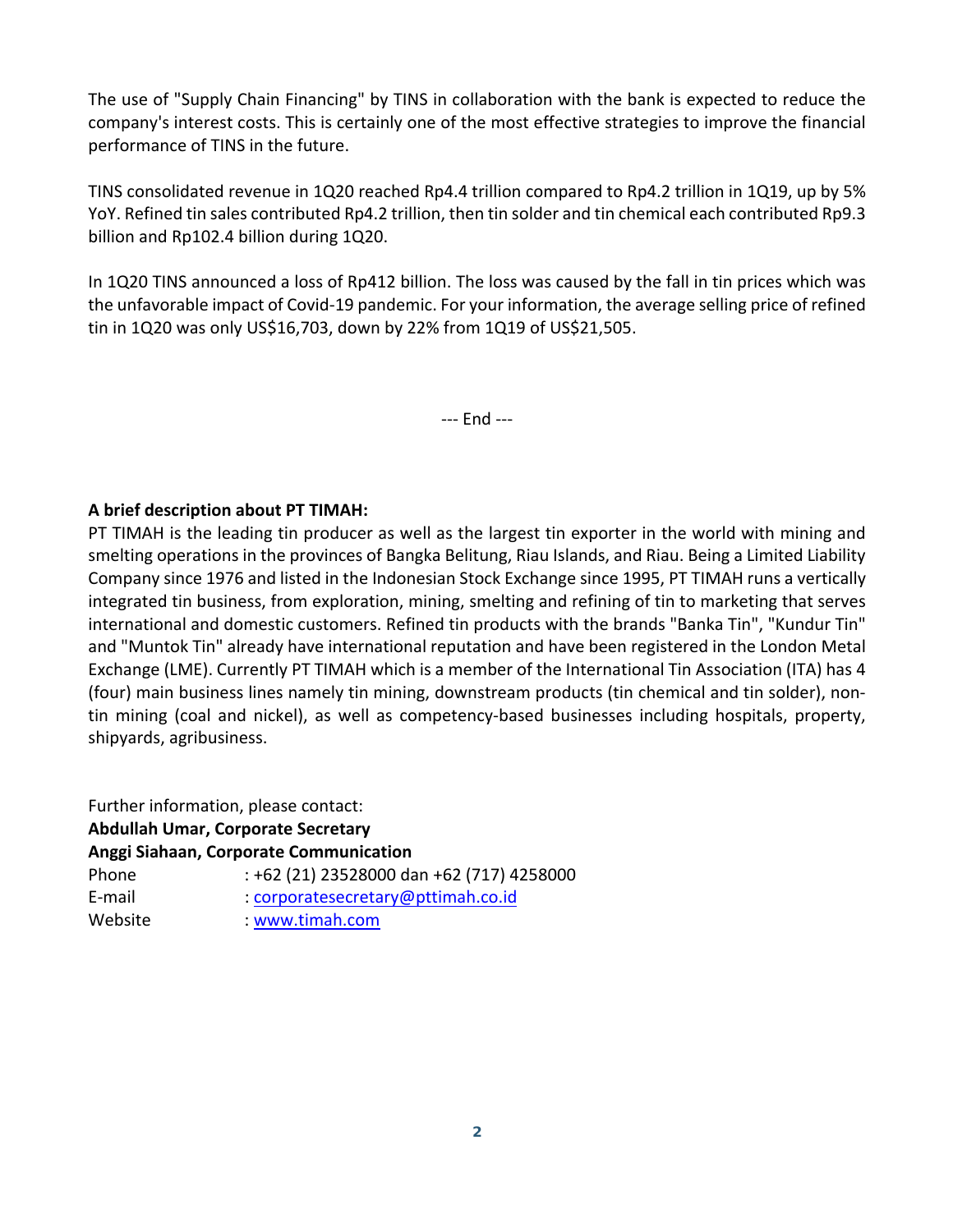

## **PT TIMAH Tbk**

Performance Highlight Period of Quarter I 2020 and 2019

|                                         | 3 Months | 3 Months | %   |
|-----------------------------------------|----------|----------|-----|
| <b>Remarks</b>                          | 2020     | 2019     |     |
|                                         | a        | b        | a:b |
| <b>Production of tin ore - Ton Sn</b>   |          |          |     |
| Onshore                                 | 12,758   | 18,392   | 69  |
| Offshore                                | 2,459    | 3,218    | 76  |
| <b>Total</b>                            | 15,217   | 21,610   | 70  |
|                                         |          |          |     |
| Production of refined tin - Metric Ton  | 14.133   | 16,302   | 87  |
| Sales of refined tin - Metrik Ton       | 17,553   | 12,553   | 140 |
| Average selling price - US\$/Metrik Ton | 16,703   | 21,505   | 78  |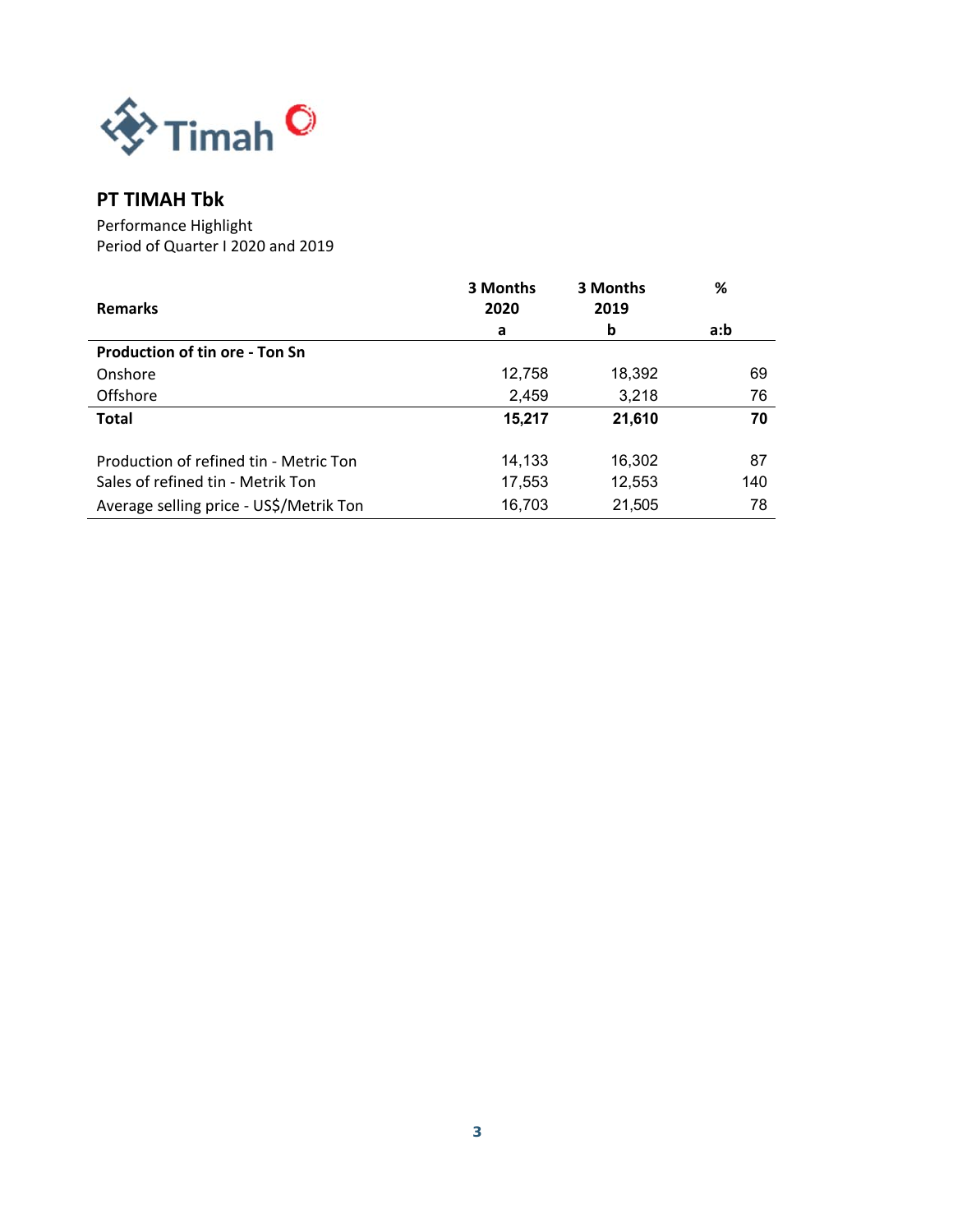



UNTUK SEGERA DISIARKAN

## **TINS Berhasil Bukukan Pendapatan Rp 4,4 Triliun**

**Jakarta, 19 Juni 2020**, PT TIMAH Tbk ("TINS" atau "Perusahaan", kode BEI: TINS) mengumumkan laporan konsolidasian untuk periode yang berakhir 31 Maret 2020.

Pandemi Covid‐19 yang mulai berjangkit sejak kuartal pertama tahun 2020 telah memukul perekonomian sejumlah negara mitra dagang Indonesia. Beberapa negara yang mencatatkan pertumbuhan negatif diantaranya Singapura ‐2,2%; Hong Kong ‐8,9%, Uni Eropa ‐2,7% dan China ‐6,8%. Lesunya ekonomi menjadi pemicu turunnya harga komoditas logam, termasuk timah yang terkoreksi signifikan.

Menurut data *International Tin Association* (ITA) pada kuartal I tahun 2020 tercatat surplus logam timah sebesar 11.000 Mton di pasar, karena *demand volume* hanya 69.900 Mton dibandingkan *supply volume* 80.900 Mton. Lesunya *demand* timah dunia diduga merupakan dampak pandemi Covid‐19 yang membuat sejumlah negara memberlakukan *lockdown* atau pembatasan sosial, sehingga aktivitas industri pun melambat.

#### **Kinerja PT TIMAH di 2020**

TINS mencatatkan produksi bijih timah di 1Q20 sebesar 15.217 ton (2019: 21.610) yang 84% berasal dari penambangan darat, sedangkan 16% berasal dari penambangan laut. Adapun volume produksi logam mencapai 14.133 Mton (2019: 16.302 Mton) dengan volume penjualan logam sebesar 17.553 Mton (2019: 12.553 Mton).

Perubahan kondisi pasar akibat Covid‐19 memaksa TINS untuk beradaptasi dengan melakukan sejumlah strategi efisiensi, diantaranya memangkas *operational expenditure* sampai dengan 30%, sedangkan *capital expenditure* diprioritaskan kepada yang mendukung pencapaian target produksi.

Membaiknya cash flow Perusahaan di kuartal pertama tahun ini menjadi sinyal membaiknya kinerja finansial Perusahaan secara bertahap. Arus kas dari aktivitas operasi pada 1Q20 tercatat positif Rp 1,27 triliun dibandingkan 1Q19 sebesar minus Rp 1,59 triliun. Selain itu, TINS berhasil melunasi sebagian utang bank jangka pendeknya sebesar Rp 1,7 triliun menjadi Rp 7,1 triliun atau turun ‐19% dibandingkan posisi Desember 2019 sebesar Rp 8,8 triliun.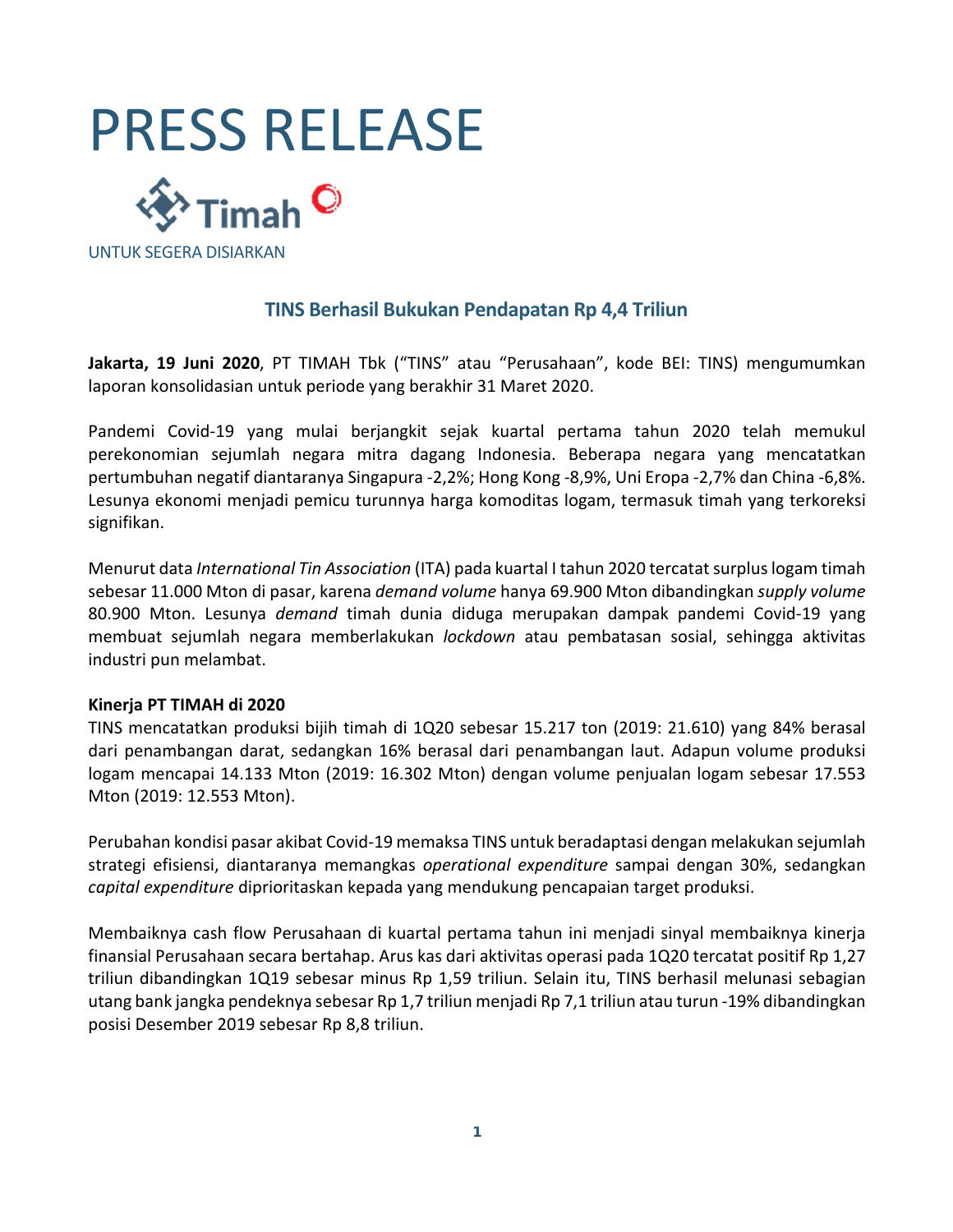TINS pun berencana melunasi hutang obligasi jangka pendek sebesar Rp 600 miliar yang jatuh tempo pada akhir September 2020. "*Sudah kita siapkan sejumlah dana dalam rangka de‐leveraging dengan melunasi kewajiban yang segera jatuh tempo di tahun ini*," ujar Abdullah Umar selaku Sekretaris Perusahaan TINS.

Penggunaan "Supply Chain Financing" oleh TINS yang bekerja sama dengan pihak bank diharapkan dapat menekan biaya bunga perseroan. Hal ini tentunya menjadi salah satu strategi yang cukup efektif untuk memperbaiki performa finansial TINS di masa yang akan datang.

Pendapatan konsolidasian TINS di 1Q20 mencapai Rp 4,4 triliun dibandingkan Rp 4,2 triliun di 1Q19 atau naik 5% YoY. Penjualan logam timah berkontribusi sebesar Rp 4,2 triliun, kemudian *tin solder* dan *tin chemical* masing‐masing sebesar Rp 9,3 miliar dan Rp 102,4 miliar selama 1Q20.

Pada 1Q20 TINS membukukan rugi sebesar Rp 412 miliar. Kerugian tersebut disebabkan jatuhnya harga logam timah yang merupakan dampak pandemi Covid‐19. Sebagai informasi, rata‐rata harga jual logam timah pada 1Q20 hanya US\$ 16.703 atau turun 22% dari 1Q19 sebesar US\$ 21.505.

‐‐‐ selesai ‐‐‐

#### **Sekilas PT TIMAH:**

PT TIMAH merupakan produsen timah terkemuka sekaligus eksportir timah terbesar di dunia dengan wilayah operasional pertambangan dan peleburan logam timah di provinsi Bangka Belitung, Kepulauan Riau, dan Riau. Menjadi Perseroan Terbatas sejak tahun 1976 dan melantai di Bursa Efek Indonesia sejak tahun 1995, PT TIMAH menjalankan bisnis timah yang terintegrasi secara vertikal, mulai dari kegiatan eksplorasi, penambangan, peleburan dan pemurnian logam timah hingga pemasaran yang melayani para pelanggan internasional maupun domestik. Produk logam timah dengan merek "Banka Tin", "Kundur Tin", dan "Muntok Tin" memiliki reputasi internasional dan telah terdaftar di *London Metal Exchange* (LME). Saat ini PT TIMAH yang merupakan anggota dari *International Tin Association* (ITA) memiliki 4 (empat) lini bisnis utama yakni pertambangan timah, hilirisasi timah (*tin chemical* dan *tin*  solder), pertambangan non-timah (batubara dan nickel), serta bisnis berbasis kompetensi termasuk rumah sakit, properti, galangan kapal, agrobisnis.

Untuk keterangan lebih lanjut dapat menghubungi: **Abdullah Umar, Sekretaris Perusahaan Anggi Siahaan, Kepala Bidang Komunikasi Perusahaan**

| Anggi Siahaan, Kepala Bidang Komunikasi Perusahaan |                                           |  |  |  |
|----------------------------------------------------|-------------------------------------------|--|--|--|
| Telepon                                            | : +62 (21) 23528000 dan +62 (717) 4258000 |  |  |  |
| Email                                              | : corporatesecretary@pttimah.co.id        |  |  |  |
| Website                                            | : www.timah.com                           |  |  |  |